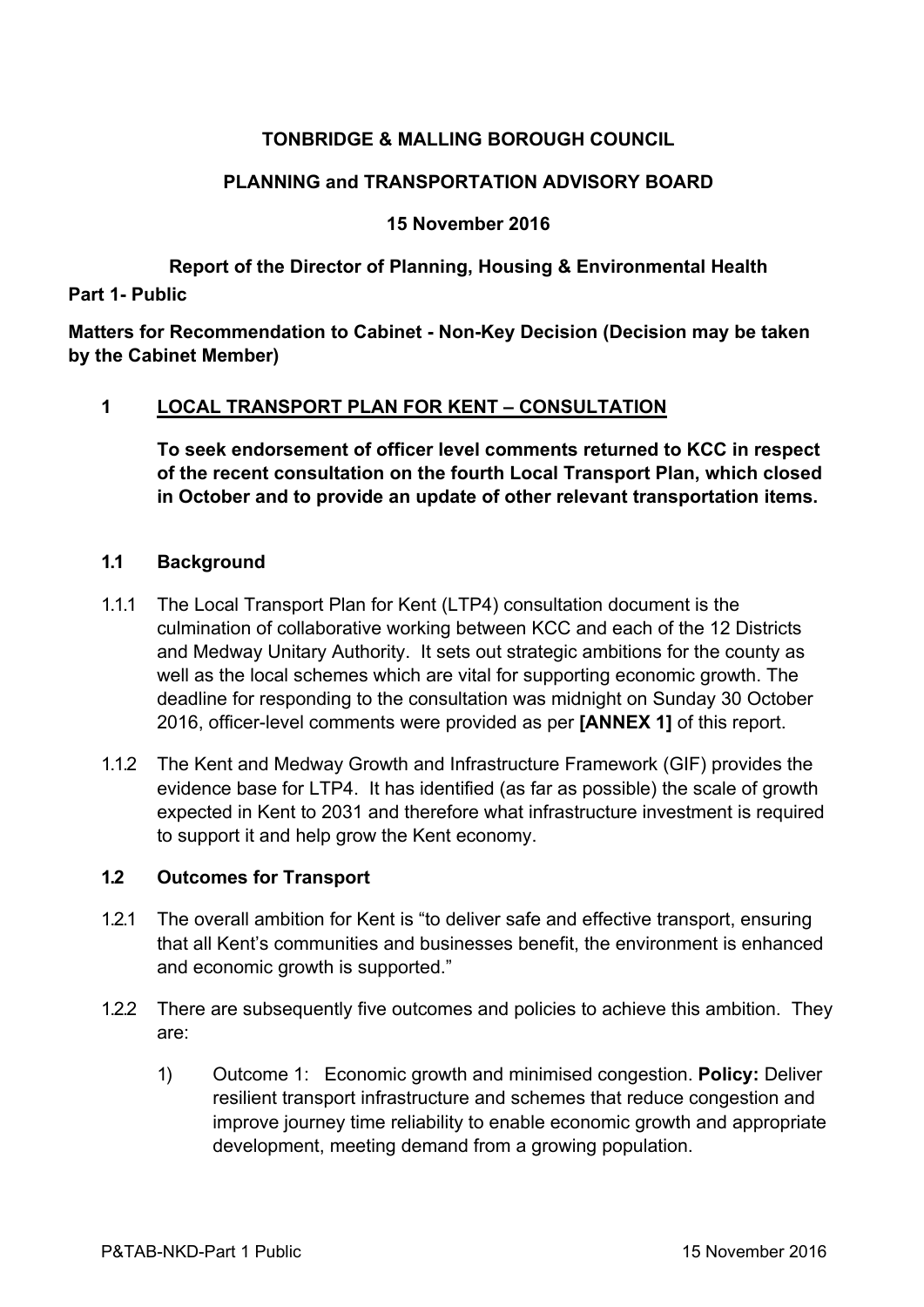- 2) Outcome 2: Affordable and accessible door-to-door journeys. **Policy:** Promote affordable, accessible and connected transport to enable access for all to jobs, education, health and other services.
- 3) Outcome 3: Safer travel. **Policy:** Provide a safer road, footway and cycleway network to reduce the likelihood of casualties, and encourage other transport providers to improve safety on their networks.
- 4) Outcome 4: Enhanced environment. **Policy:** Deliver schemes to reduce the environmental footprint of transport, and enhance the historic and natural environment.
- 5) Outcome 5: Better health and wellbeing. **Policy:** Promote active travel choices for all members of the community to encourage good health and wellbeing, and implement measure to improve local air quality.

## **1.3 Strategic transport priorities**

- 1.3.1 There are nine strategic priorities in addition to the priorities for each specific district. These are:
	- Enabling Growth in the Thames Gateway
	- New Lower Thames Crossing
	- Port Expansion
	- A Solution to Operation Stack
	- Bifurcation of Port Traffic
	- Provision for Overnight Lorry Parking
	- Ashford International Stations Signalling (Ashford Spurs)
	- Journey Time Improvements and Thanet Parkway Railway Station
	- Rail and Bus Improvements.
- 1.3.2 The Council supports these strategic priorities and welcomes the benefits they will bring to Tonbridge & Malling and to the wider area. However, there are concerns regarding the new Lower Thames Crossing without the inclusion of the C Variant (improvements to the A229 and M2 junction3) or other alternatives to provide a suitable link between the M2 and M20. These concerns are shared by KCC and have been expressed to Highways England as part of the consultation on the preferred route for the LTC that took place earlier this year by both TMBC and KCC. The C Variant or other alternatives linking the M2 and M20 should be included as a key priority for the Local Transport Plan, as set out in question 6a of the response.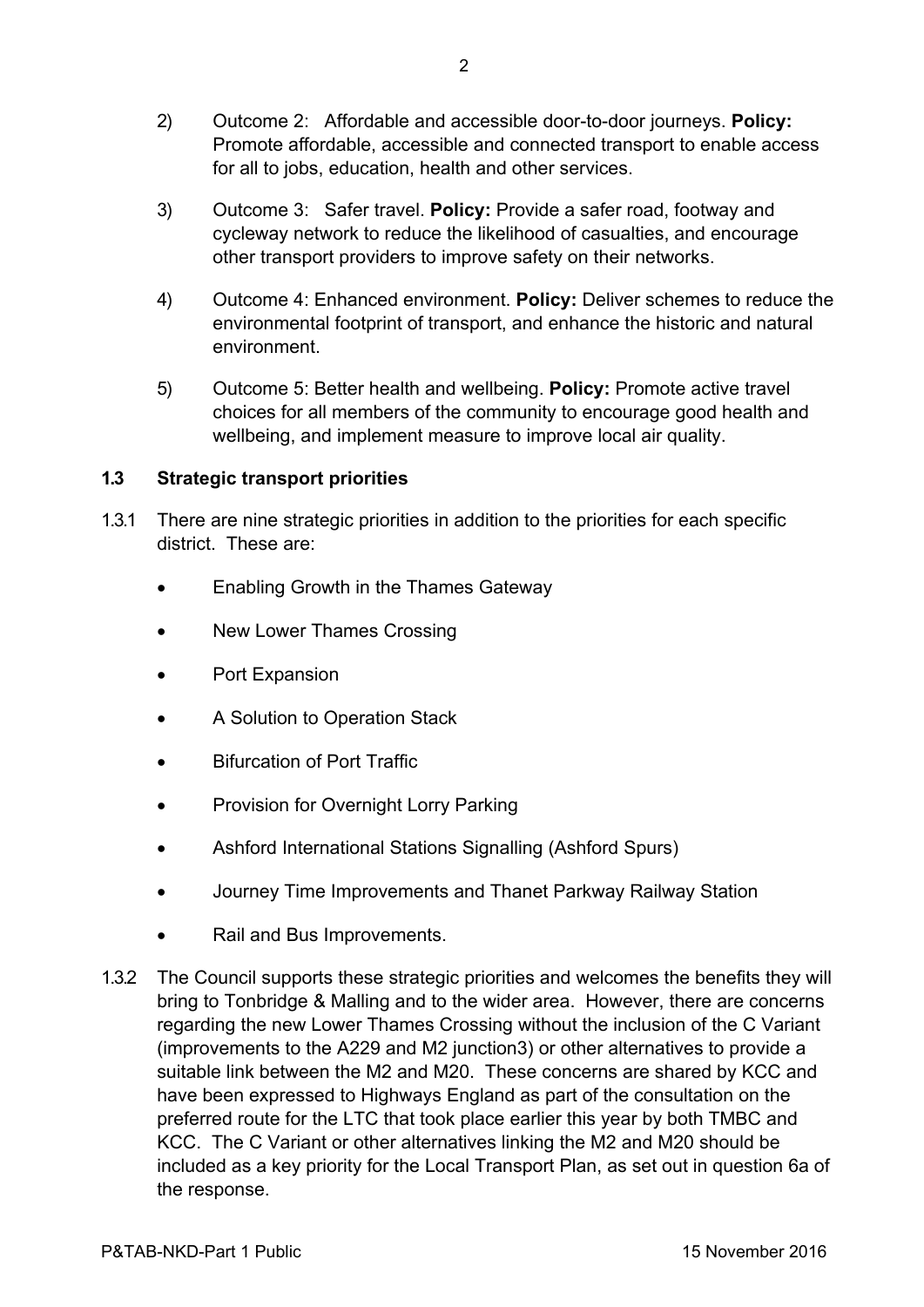1.3.3 In addition to these strategic priorities, there are also a number of Kent-wide priorities including road safety, highways maintenance and asset management and home to school transport, active travel (walking and cycling) and aviation, that are supported in the officer level response.

## **1.4 District Priorities – Tonbridge & Malling**

- 1.4.1 The district priorities are identified as the infrastructure requirements needed to support sustainable growth. These priorities have been highlighted in the Growth and Infrastructure Framework (GIF) and will be updated as the evidence in the GIF is updated.
- 1.4.2 There are a number of specific schemes identified for Tonbridge & Malling Borough and these have been identified through collaborative working between KCC and the Borough Council.
- 1.4.3 In the pipeline already, the construction of an eastern overbridge at junction 4 of the M20, due to be completed by the end of this year and secured through funding from the South East Local Enterprise Partnership Local Growth Fund and developer contributions.
- 1.4.4 The Local Growth Fund has also funded the Tonbridge Town Centre regeneration works, including improvements to Tonbridge High Street and around the railway station.
- 1.4.5 The GIF has highlighted four schemes that can be brought forward during the life of LTP4.
	- The potential for Urban Traffic Control (traffic signal coordination) in Tonbridge to help alleviate congestion and improve air quality.
	- $\bullet$  M20 junction 3 5 'smart' (managed) motorway system.
	- M25/M26 east facing slips to alleviate movement restrictions; and
	- A20 corridor improvements between A228 and M20 junction 5.
- 1.4.6 It is accepted that there are limited financial resources to provide the infrastructure needed to support the growth in the Borough to 2031, and that for some of the measures identified, enabling developing will be required to support it.
- 1.4.7 Two further future schemes are identified;
	- Tackling congestion in Tonbridge town centre; and
	- A study into traffic flows on A229 Bluebell Hill.
- 1.4.8 An additional two District priorities for Tonbridge and Malling Borough should be included and are set out in the response to question 7a. These are in respect of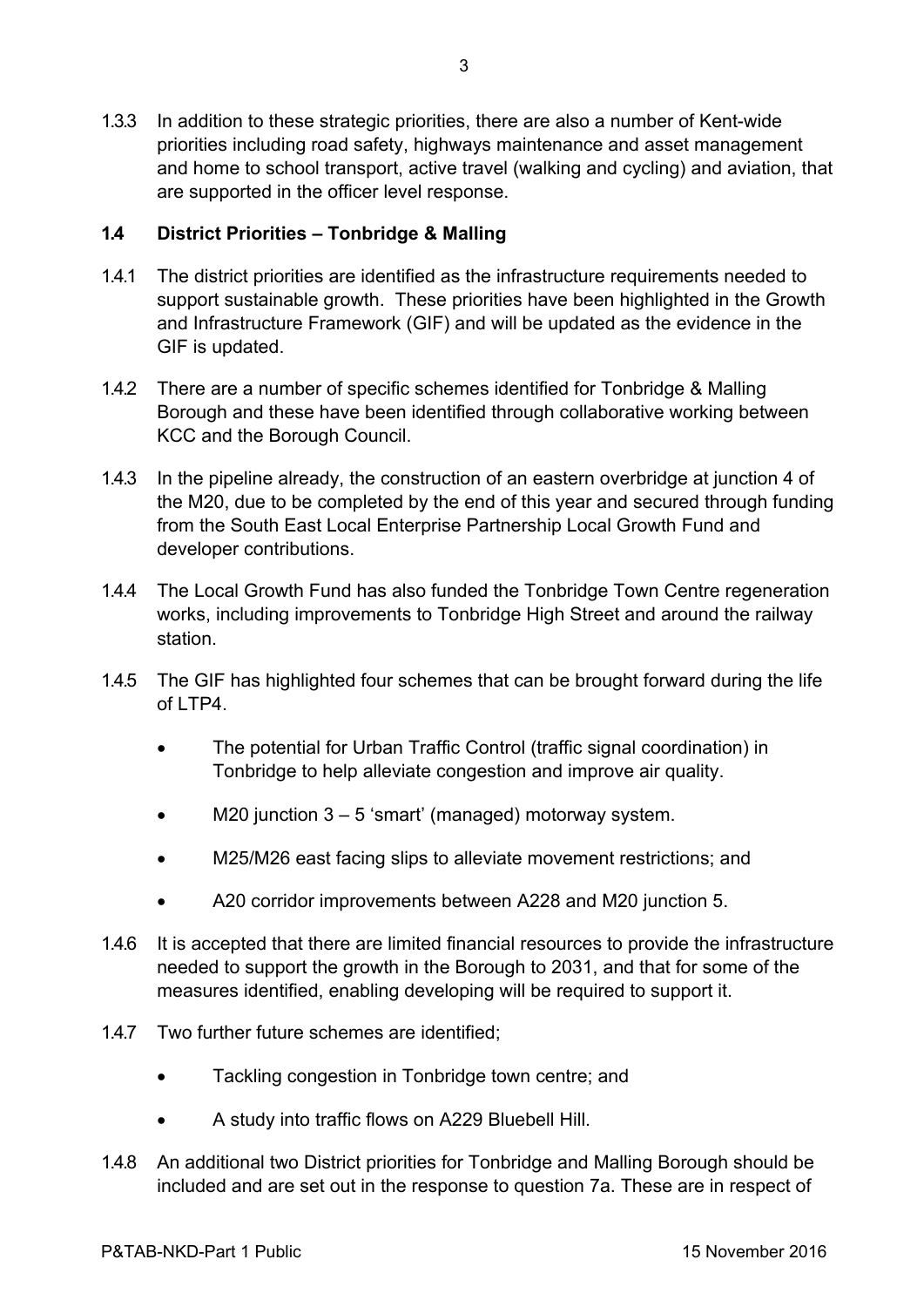improvements to the A228 corridor supporting in part the submission by Snodland Town Council, but also reflects some of the early responses received in relation to the emerging Local Plan, which proposes additional development in the vicinity of the A228 north of Kings Hill.

1.4.9 The second additional priority is for reference to be made to the potential for improvements to the A26. In particular improvements to the connections between the A26 and A20 corridors via Hermitage Lane and also through Wateringbury and East Malling.

## **1.5 Responding to the consultation document**

- 1.5.1 A consultation questionnaire for responding to LTP4 was provided and contained ten technical questions. The officer-level response was submitted by the deadline of 30 October, a copy of which is contained in annex A of this report.
- 1.5.2 The officer-level comments are largely supportive of the document and its contents, taking the opportunity to highlight those measures and road improvement schemes that are of particular importance to Tonbridge & Malling, such as improvements to Bluebell Hill and lobbying for the C Variant as part of the Lower Thames Crossing. The Council also supports the M25/M26 east facing slips to alleviate restrictions or other reasonable alternatives that may come forward to achieve the same goals.
- 1.5.3 There is scope to include other proposals in future iterations of the LTP and to update the GIF that is reviewed annually.
- 1.5.4 The inclusion of a scheme in LTP4 does not, unfortunately, guarantee it will be delivered. The funding is limited and competition, high. At the very least, the LTP4 provides some of the necessary detail to apply for bidding along with the data contained in the GIF. The Council will continue to explore other opportunities with KCC to secure funding for appropriate improvements and schemes.

### **1.6 Legal Implications**

1.6.1 There are unlikely to be any legal implications as Kent County Council are ultimately responsible for the content of LTP4.

### **1.7 Financial and Value for Money Considerations**

1.7.1 Working with KCC and providing input to LTP4 represents good practice and value for money

### **1.8 Risk Assessment**

1.8.1 There are no risks associated with this report.